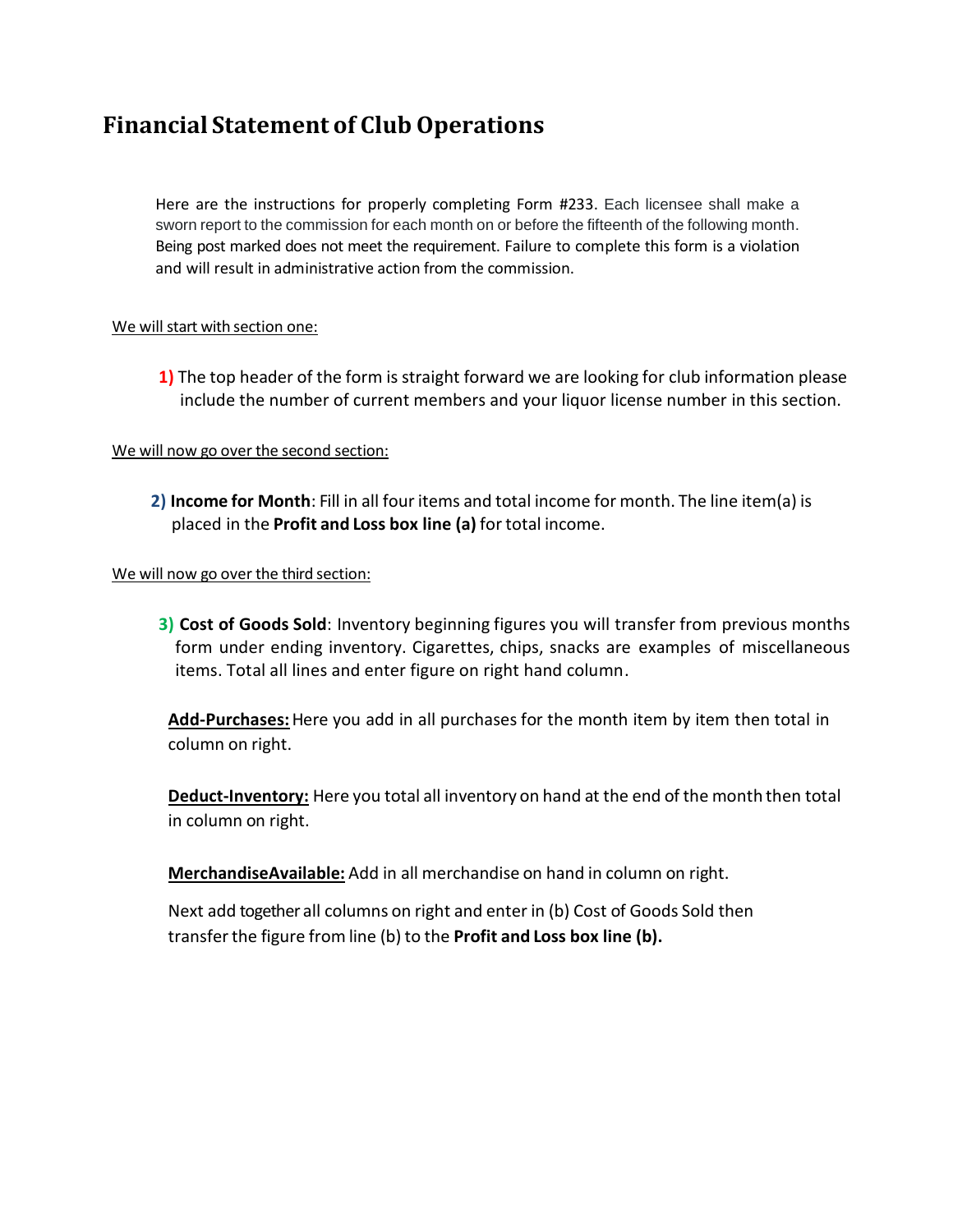#### We will now go over the fourth section:

**4 ) Rent:** Line (d) Enter in mortgage or lease company information and amount paid transfer this figure to the Operating Expenses box line (d).

**Salaries:** Line(f) Enter in whose is on payroll and their corresponding salaries total all salaries paid at bottom on column. Transfer figure to Operating Expenses box line (f).

- **5) Operating Expenses**: Transfer total from line (d) and line (f). List all expenses paid for the month on corresponding lines and total on line (c). Transfer this figure to the **Profit and Loss box line (c). Total figures in the profit and loss box.**
- **6 ) Balance Sheet**: The bottom of form #233 a monthly basisis preferred, if not done monthly required annually. You must fill in all **Assets** on corresponding lines and then totaled. Then you fill in all **Liabilities&Surplus** on corresponding lines and then totaled.
- **7) Certification to the Commissioners:** Date, Officers Signature, Title and Expiration Date

**This Statement shall be forwarded to the Commission PRIOR to the 15th day of the Following Month. Subject to administrative action if late. Email completed form to: [ENFAudit@liquor.nh.gov](mailto:ENFAudit@liquor.nh.gov)**